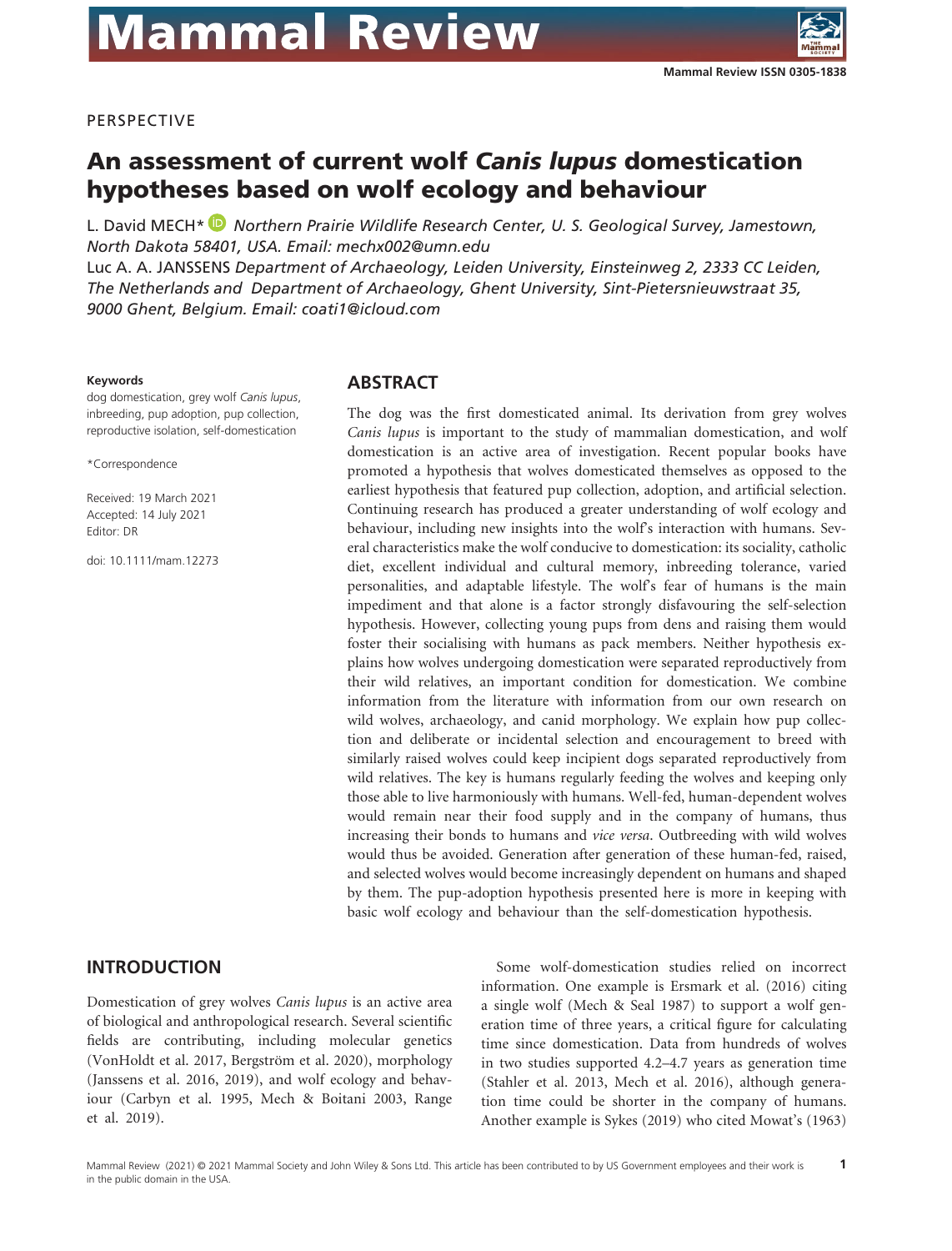fiction about living with wolves as true, despite reviews documenting otherwise (Banfield 1964, Pimlott 1966, Mech 1970, Goddard 1996). In addition, much information as yet unpublished would be useful to wolf-domestication studies. Therefore, collaboration among researchers who are studying wolf domestication and those studying wolves could facilitate wolf-domestication investigations. Various workers have used multidisciplinary approaches to good advantage to facilitate such studies (Baumann et al. 2021), but rarely have these collaborations included wolf biologists.

We use our own studies to discuss wolf biology, ecology, and behaviour relevant to wolf domestication and expand on a hypothesis about how wolf domestication might have proceeded. Our studies include raising wolves at home (Mech 1970) and in colonies (Seal et al. 1979); observing them from aircraft (Mech 1970); live-trapping and radio-tracking them in several areas (Mech & Boitani 2003); living with and observing wild wolves that have become tame to humans (Mech 1988a, 2017); and examining wolf and dog morphology to determine accurately when domestication began (Janssens et al. 2016a, b, 2018, 2019). We are cautious about publications that are not peer-reviewed such as Crisler (1958), Coppinger and Coppinger (2001, 2016), and Sykes (2019), while recognising their value if they are used judiciously. We also caution that popular books that discuss wolf x dog hybrids and castrated wolves (Pierotti & Fogg 2017) have presented misleading views of wolf behaviour (Mech 2019).

Two main hypotheses about how wolf domestication began prevail: 1) humans collected young pups from dens, raised them, found them useful, and bred them selectively (perhaps implicitly at first) for certain traits ('pup adoption'; Darwin 1868, Klinghammer & Goodmann 1987, Pierotti & Fogg 2017), and 2) wolves domesticated themselves. The latter self-domestication hypothesis claims that wolves that were less anxious and aggressive increasingly frequented human camp disposal areas and obtained food there, but neither harmed humans nor were harassed by them. Hypothetically, these wolves then became domesticated (O'Connor 1997, Coppinger & Coppinger 2001, 2016, Larson & Fuller 2014, Pierotti & Fogg 2017).

To our knowledge, there have been only three critical evaluations of these theories (Germonpré et al. 2018, 2021, Serpell 2021), each based mainly on archaeological and anthropological information. We undertake a fourth here based primarily on wolf ecology and behaviour.

# **WOLF BIOLOGY RELEVANT TO WOLF DOMESTICATION**

A recurring question regarding Upper Pleistocene wolves that gave rise to dogs about 25000 to 15000 years ago

(Bergström et al. 2020) is whether their behaviour may have been fundamentally different from that of modern wolves. We presume, however, that Pleistocene wolf behaviour was not fundamentally different, because a 15000 year separation between American and Eurasian wolves (Loog et al. 2020) has not led to differences in behaviour, feeding strategies, hunting methods, or interaction with humans. Wolf behaviour thus would seem to have been stable over a long period.

#### **WOLF INTERACTIONS WITH HUMANS**

Throughout most of their history, wolves and humans have been both competitors for the same prey and adversaries to each other (Fritts et al. 2003, Camarós et al. 2016) and thus must have long feared each other, just as they do currently. Wolves existed about 300000 years ago (Nowak 2003). Even though wolves were capable of killing humans (Linnell et al. 2002, McNay 2002, Linnell et al. 2021), their fear of humans must have resulted from selection acting on wolves' negative interactions with humans, who had weapons that could kill wolves (Thieme 1997) but feared them nonetheless.

In response, wolves have long been persecuted by humans (Fritts et al. 2003, Wam et al. 2012). Even on Isle Royale National Park in Lake Superior, Michigan, USA, where wolves have been protected from humans for 70 years, they continue to fear people (Thurber et al. 1994, RO Peterson, personal communication). This fear on the part of wolves probably explains why wolves do not generally consider humans as prey to eat, contrary to the wolves' approach to every other animal (Newsome et al. 2016).

The only known region where wolves did not fear humans is an area where for centuries wolf–human encounters did not occur. Thus, wolves' natural fear of humans was not reinforced there for this long period, so that fear was lost. This region is the northern Queen Elizabeth Islands, a 400000 km2 archipelago in the High Arctic of North America, north of 75° North Latitude. Because wolves' lack of fear of humans is so unusual, and because that is relevant to a critique of the two theories of wolf domestication, this situation bears special discussion. The area is farther north than Siberia, and except for scattered 'thermal oases' where wildlife can live, is continually covered with ice and snow. The general region was unfit for humans, except along shores, but the wolves lived inland away from human settlements (Mech 1988a). Thus, inland wolves there have been subjected to little hunting or human harassment for centuries, and very few have even encountered people except in recent times when military bases and weather stations established along shores (Parmelee 1964, Grace 1976, Miller 1978, 1995).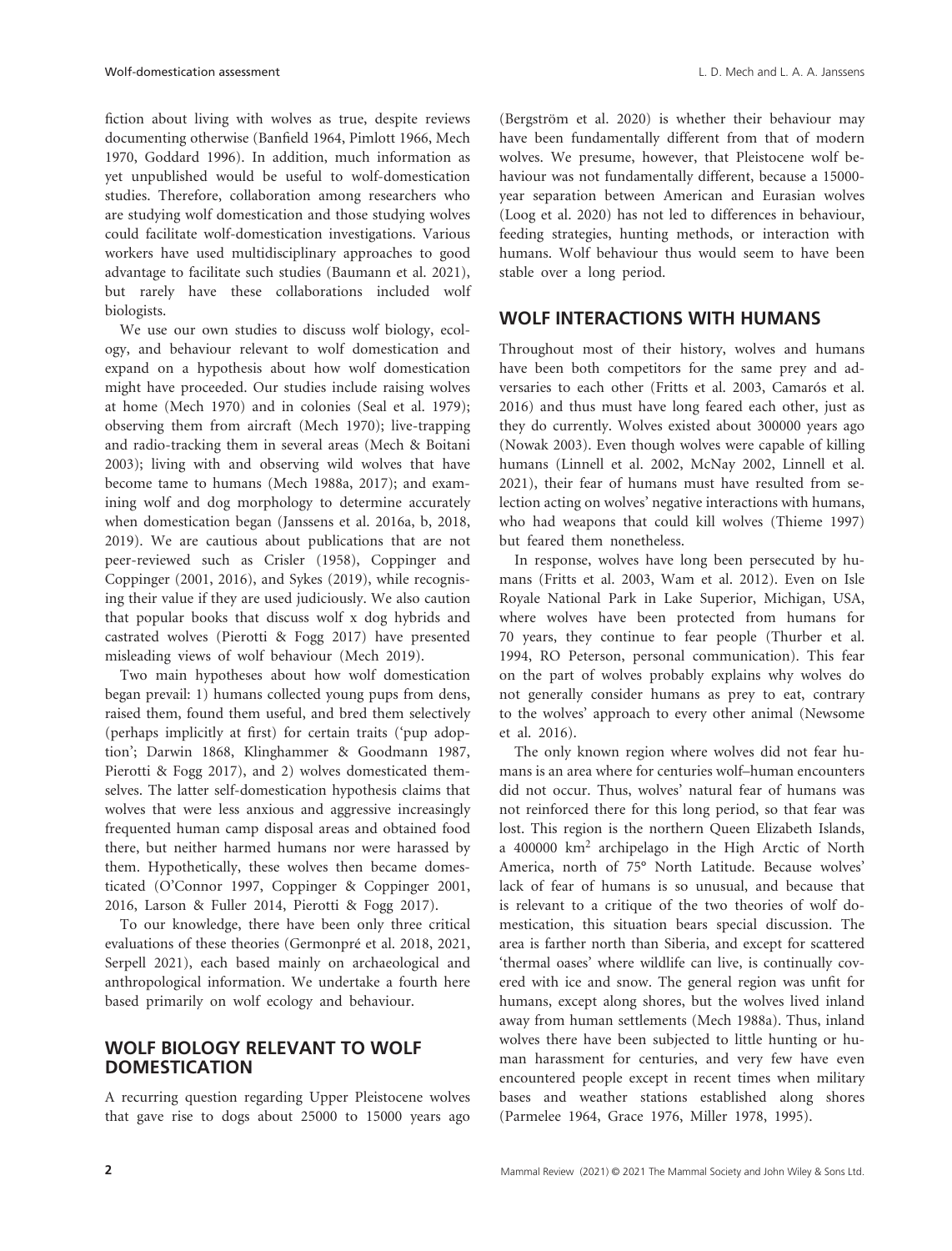#### L. D. Mech and L. A. A. Janssens Wolf-domestication assessment

Those wolves that did recently meet humans were generally left undisturbed, sometimes fed (Miller 1995), or very rarely shot (Grace 1976), and those that were fed have become tame (Mech 1988a). Parmelee (1964) captured a threemonth-old pup on Ellesmere Island (the northernmost Queen Elizabeth Island), and while he carried it to his tent, the mother followed at his heels, howling, and slept near his tent, with the pup inside. Elsewhere in the archipelago, a wolf licked a human's face (Miller 1978). During 24 summers from 1986 to 2010, the first author lived peacefully with, and studied, such tame-but-wild wolves close-up (Mech 1988a, 2017) near Eureka (80° N) on Ellesmere Island (Figs 1 and 2). The fact that wolves do not regard humans as prey,



**Fig. 1.** Many Ellesmere Island wolves are unafraid of humans and can be studied close-up, unlike elsewhere in the world. Here, first author Mech notes the behaviour of a pack's breeding male.



**Fig. 2.** In this screen print from 'White Wolf' video, Mech attempts to see how closely he can observe a female wolf and her pups around a den on Ellesmere Island ([https://www.youtube.com/watch?v=1lPqR](https://www.youtube.com/watch?v=1lPqRY8pn3Q) [Y8pn3Q\)](https://www.youtube.com/watch?v=1lPqRY8pn3Q).

even in this unusual population, whereas they prey on every other animal, is evidence that selection favoured individuals that feared humans, because humans were too dangerous to prey upon.

The fear and animosity between wolves and humans do not undermine the pup-adoption hypothesis, because that idea holds that humans collected wolf pups at an early age from dens and raised them. Adult wolves do not defend their dens from humans, and, in modern times, humans have taken young pups from dens (Murie 1944, Mills et al. 2008).

### **INDIVIDUAL VARIATION**

Wolves vary considerably in size, colour, and personality. At any given time, some seem shy while others are more outgoing (Mech 1970, Mech & Boitani 2003, Packard 2003). This was apparent with the High Arctic wolves. Those deferential with conspecifics were shy with humans. Those bolder with associates were bolder with humans. However, wolf personalities can change towards other wolves and to humans in the presence of pups and become much more defensive and bold (Mech 1970). Highranking wolves can become subordinate to other pack-mates and behave more defensively and shy then (Packard 2003). The degree to which wolves are anxious or aggressive towards any individual pack-mate or towards non-prey species depends entirely on current circumstances (Packard 2003). Thus, contrary to the self-domestication hypothesis that 'friendly' or 'subordinate' wolves frequented human areas, any such wolves would not necessarily possess traits that would persist for generations.

#### **SOCIALITY**

Wolves are very social, as their pack life implies. Pack members generally are related, except the parents to each other, and they hunt together, gather around the den or at an above-ground 'rendezvous site' in summer, and sleep near each other all year round. The adults play with the pups, and all playfully chase and wrestle. Lone wolves usually are maturing pack members dispersing and seeking mates (Mech & Boitani 2003). Wolves' sociality could motivate individual wolves to frequent human camps if it were not for the animosity between wolves and humans. Sociality would, however, help cause pups raised by humans to bond with those humans (Virány & Range 2014), especially those who raised and fed them.

#### **DENNING**

For most of the year, wolf packs travel nomadically around their territories seeking prey. However, in spring, the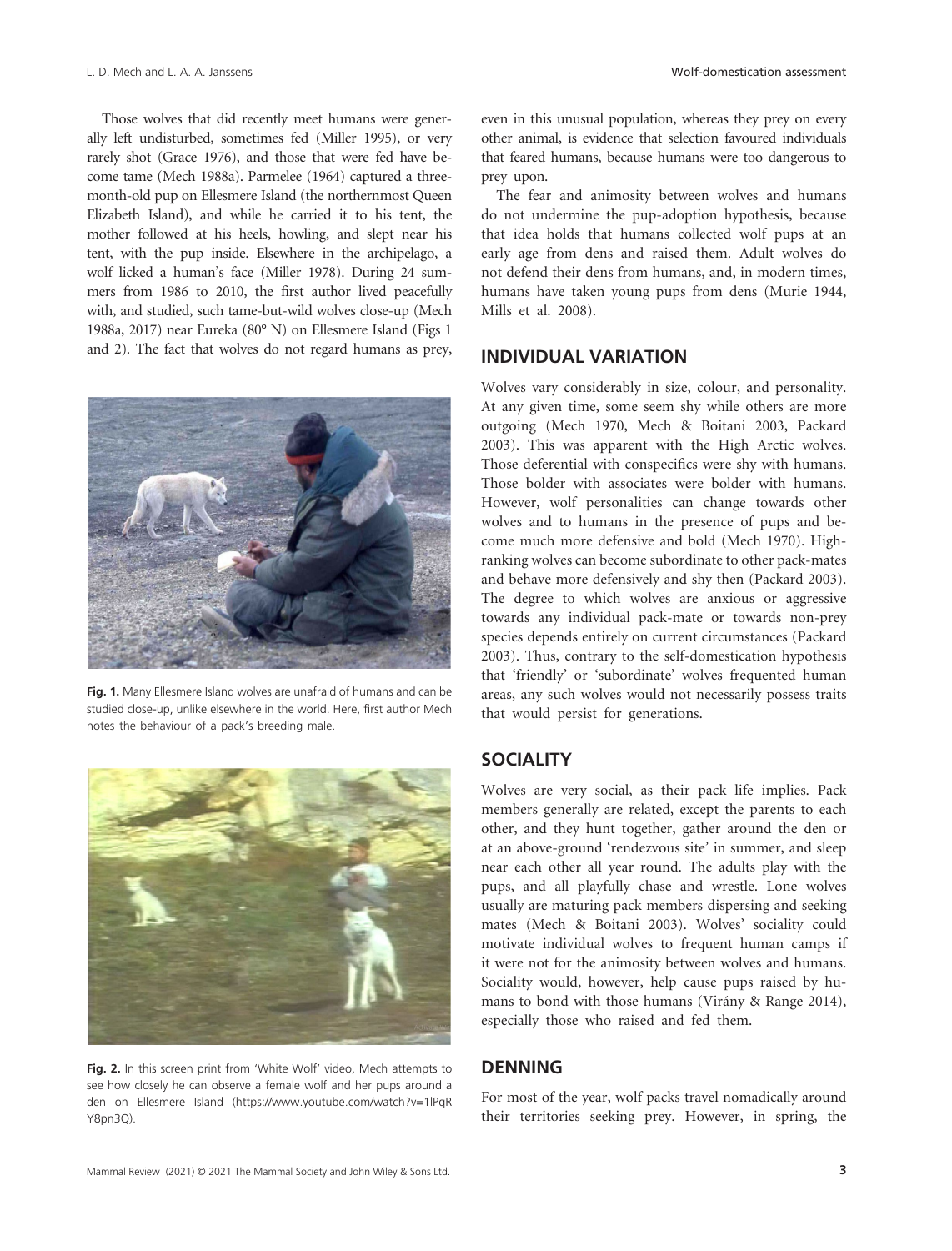pregnant female chooses a den, a hole in the ground, rocky nook or cave, or a shallow pit in the ground (Mech 1993). Wolves tend to locate dens optimally in relation to food supplies (Joly et al. 2018).

The pups are born in a den in spring and remain inside for three weeks, and in or around the den for about eight weeks in total. Thus, humans can observe pups around dens and would have little trouble collecting young pups. If humans adopt pups by three weeks of age and feed them, they bond easily to the humans (Klinghammer & Goodman 1987). Humans could breastfeed them at first (Simoons & Baldwin 1982, Mondry 2017). Wolf nipples during nursing (Mech et al. 1993) are similar in size to those of human females. Pups begin eating solid food at about three weeks (Packard 2003), although they nurse for about nine weeks. The earliest age at which wolf pups can survive without nursing is unknown, but they can survive by 30 days of age (Klinghammer & Goodman 1987). Conceivably, wolf pups could survive without nursing when even younger, which would facilitate human care.

Similar to dog pups, newborn wolf pups require anogenital stimulation to urinate and defecate, but after about 10 days of age, captive pups begin urinating and defecating spontaneously (Klinghammer & Goodman 1987). Thus, for wolf-pup collection to have been instrumental in domestication, humans would best have adopted the pups between the ages of 10 days and three weeks. Having observed older pups around dens, humans would have known that to capture younger ones they would have to extract the pups from the dens before the pups began to emerge naturally.

Wolf pups usually remain in the den for about three weeks and then increase their time outside the den over the next five weeks. If raised in a human settlement during this period, pups would have considerable time to bond to humans (Klinghammer & Goodman 1987, Germonpré et al. 2018). In the wild, the breeding pair of wolves and their offspring of the previous one to three years travel from the den to hunt throughout the territory, bringing food to the female and pups intermittently, carrying it, or regurgitating it (Mech et al. 1999). Wild pups might go days without solid food, but if being raised by humans, probably would have been fed well and more regularly, thus furthering their bonding with the humans.

When about eight weeks old, wild pups are moved from the den to other protected sites above ground, called rendezvous sites. They often headquarter near food sources, for example, carcasses, while they grow for another three to four months. Although the adults might move the pups to several such rendezvous sites during this period, once established at such a site, the pups remain there while

the adults travel far and wide hunting. Thus, pups raised by humans would be mentally adapted to remaining in human camps or moving with the humans. When almost fully grown and with adult dentition replacing milk teeth at about six months, the pups begin travelling with the pack nomadically within the territory, and no longer use dens or rendezvous sites (Mech & Boitani 2003).

# **LIVING SPACE**

Most wolf-pack territories range over 50–1000 km2 depending on pack size and prey density. Wolves advertise and defend that territory via howling, scent-marking, and direct killing of trespassers (Mech & Boitani 2003).

However, where food is abundant, i.e. where prey densities are high, or when humans are feeding them, wolves will live in a smaller area. For example, in northeastern Minnesota, one pack of six occupied a territory of only 33 km2 (Mech & Tracy 2004). Currently, the first author is studying female wolf 7268 that has at least four pups surviving to 10 months of age and whose locations are centred near a small settlement where these wolves were being fed by humans. From 1 February 2018 to 25 February 2019, 76% of her 42 daytime locations were within 2.5 km of the settlement (SM Barber-Meyer and LD Mech, unpublished data). The wolf's nocturnal locations are unknown. If they were being fed entirely by humans, wolves would have little reason to stray far from their food source.

# **BEHAVIOUR OF WOLVES FED BY HUMANS**

Free-ranging wolves that humans feed directly from the hand, but not those that feed indirectly from human refuse, can become tame and behave much like domestic dogs. They condition quickly and habituate readily to the person feeding them or to humans in general (Fritts et al. 2003). Common behaviours shown by such wolves include frequenting the areas where fed, approaching and following humans on foot or in vehicles, and inspecting human belongings such as tents and camping gear. Wolves seem to generalise being fed, so, having been fed, they often will approach anyone possibly offering food. Humans have fed free-ranging wolves in modern times in several situations: 1) when pups stray from their den or rendezvous site and appear near workers such as loggers or pipeline employees, or local residents or tourists; 2) near frequently used campsites; 3) around isolated outposts such as military bases, weather stations, and research camps; 4) in national parks such as Yellowstone National Park and Denali National Park and Preserve in the United States and Algonquin Provincial Park and Banff National Park in Canada; and 5) for research (Mech 1988a, 2017).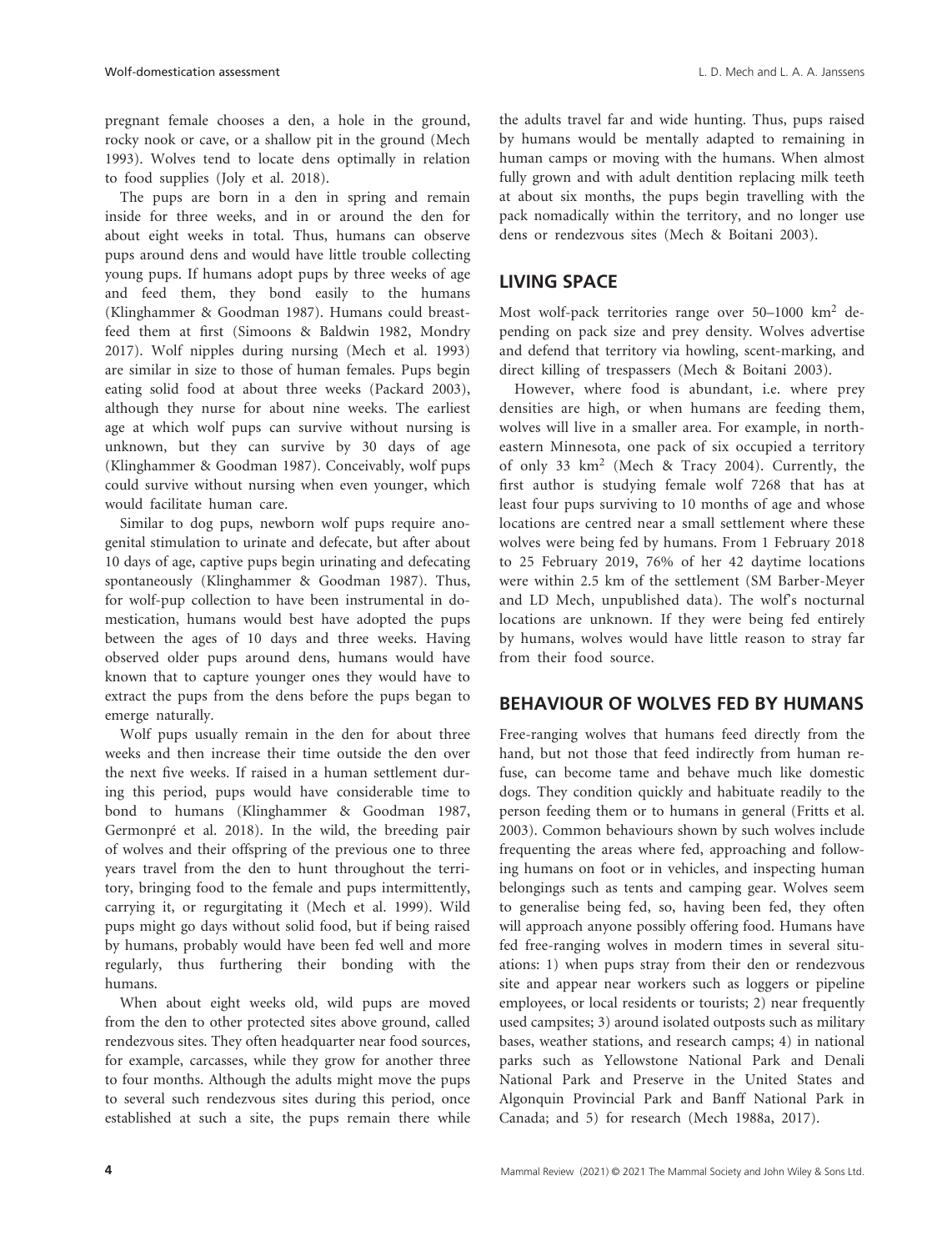During the first author's interactions with wolves near Eureka, Ellesmere Island, they allowed him and coresearchers to routinely observe, study (Fig. 1), and follow them on all-terrain vehicles for many kilometres (Mech 1988a, 2017). Individuals would, at times, lie around the researchers' tents. The breeding female brought her pups to the researchers and watched while they threw food to the pups. Even when researchers were on foot, most of the wolves were tolerant, although a few were shyer. In 1987, the first author lay near the den taking notes while the breeding female and pups ventured to within a few metres of him (Fig. 2). On 31 July 1987 at about 17:00 h, the breeding male (formerly 'alpha male'; Mech 1999), feeding on a musk-ox *Moschatus ovibos* calf that his pack of seven had killed hours before, even allowed Mech to crawl to within about 15 m of him feeding on the calf.

Although the above information might seem to evince that wolves could self-domesticate, it is important to understand that in these cases humans were actively feeding the wolves, whereas the self-domestication hypothesis proposes that wolves were scavenging food with no direct interaction with humans.

# **BREEDING AND DISPERSAL**

Some female wolves can breed when 10 months old, but they usually reach first oestrus and ability to breed when about two to four years old (Mech & Seal 1987, Mech et al. 2016). When wolves become sexually mature, many males and females disperse from their natal pack, attempting to find mates and a place with adequate prey unoccupied by other wolves (Mech & Boitani 2003). This process may take them only a few or hundreds of kilometres away. However, if food is plentiful, maturing wolves remain with their natal pack for three or four years and might even produce their own pups with that pack (Stahler et al. 2013).

### **INBREEDING TOLERANCE**

Generally, wolves do not inbreed (Smith et al. 1997). However, they can sustain considerable inbreeding at population levels. This is evidenced by the population on Isle Royale. This population, founded by one female and two males in 1948 (Wayne et al. 1991) and consisting of up to 50 wolves, survived for 70 years. Two or three immigrants did bolster the population (Adams et al. 2011), and some Isle Royale wolves did sustain deleterious inbreeding effects. However, the population functioned well enough to survive for decades (Räikkönen et al. 2009). Similarly, a Mexican wolf reintroduction project with seven founders increased to over 115 in the wild (Harding et al. 2016). This small inbred population and that of Scandinavian wolves also survived and increased, although smaller bodies have been reported (Laikre & Ryman 1991, Fredrickson & Hedrick 2002), along with defects, such as transitional, low-lumbar vertebrae (Räikkönen et al. 2009). Nevertheless, wolves inbred for only a few generations function well (as above), so human-raised wolves could breed with relatives in the same camp. This practice would not only prevent outbreeding with their wild congeners, but also tend to fixate and promote phenotypes favourable to living with humans.

## **ALARM SIGNALS**

Wolves bark when alarmed or to threaten, similar to humans shouting (i.e. sharp, staccato sounds). Thus, humanraised wolves and humans might readily have developed some understanding of each other's alarm behaviour. Anecdotal evidence that wolves can recognise the intent of shouting comes from the first author's experience in the High Arctic with wolves tame to humans. He usually tented near a wolf den and spent most of his time there. When an intruding photographer approached the wolves surreptitiously, the breeding female stood beside the first author, who was shouting at the intruder. She looked intently into the valley, and even barked, the first author recalls.

#### **HUNTING BEHAVIOUR**

Although wolves eat almost anything, most often they hunt hoofed mammals to obtain enough energy. These prey possess dangerous hooves, and many wield sharp horns or antlers (Mech et al. 2015). Searching for vulnerable prey requires long-distance travel, usually about 25 km per day. With most attacks on their main prey, wolves risk their lives, including even with smaller prey such as white-tailed deer *Odocoileus virginianus* (Mech et al. 2015). Thus, if an easier or less dangerous way exists to obtain enough food, wolves tend to use it. This tendency explains why wolves long remember locations of their caches. Totally subsidised human-raised wolves would experience none of the stress involved in stalking, chasing, and attacking prey, so would be highly motivated to remain in the company of the humans feeding them.

#### **INDIVIDUAL AND CULTURAL MEMORY**

Wolves remember where they can obtain easy food and that information can pass on for several generations. This individual and cultural memory was apparent during the first author's studies of the High Arctic wolves. One example involved a wolf that headed directly to a cache without any indication of smelling it, and unearthed a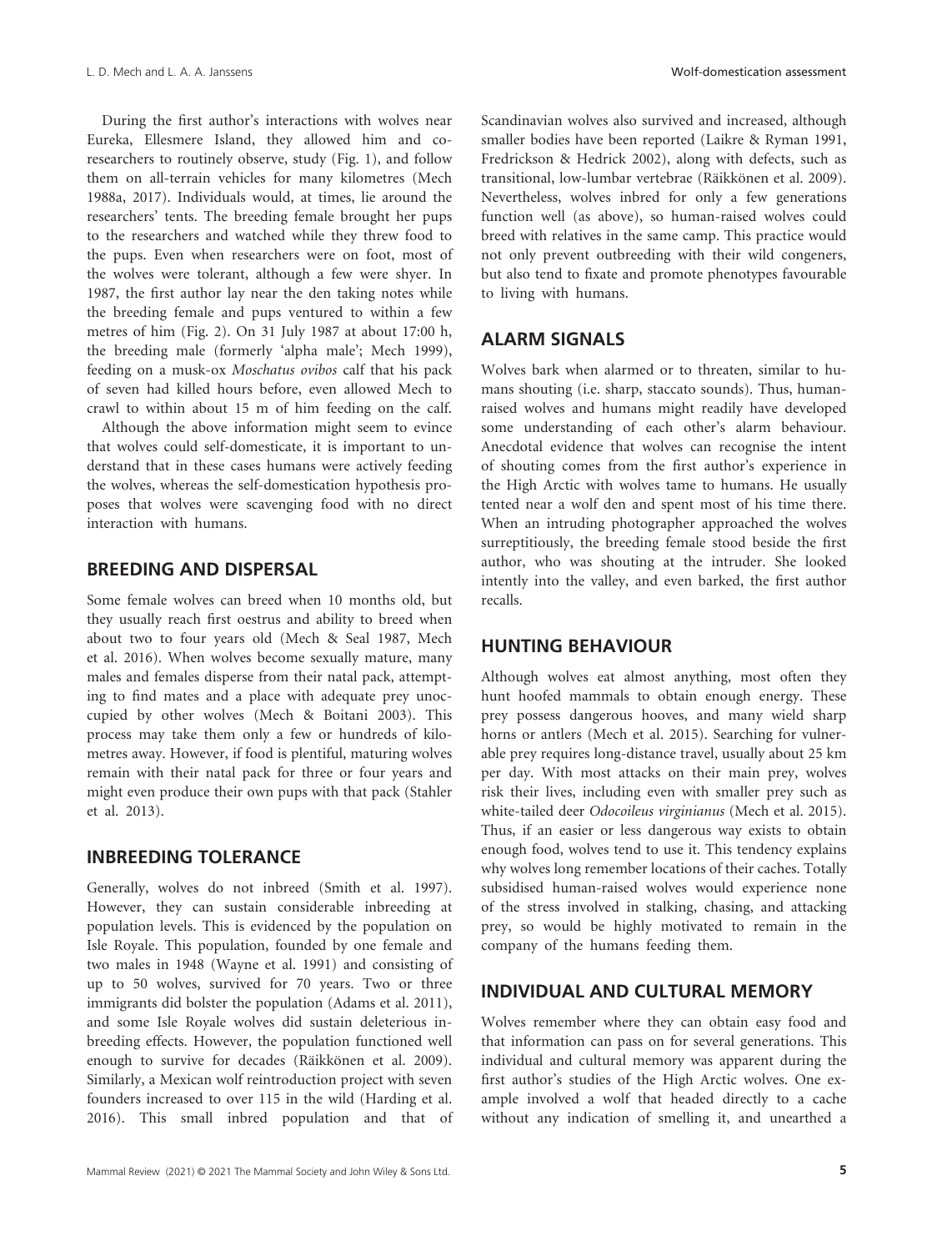black, mud-laden young arctic hare *Lepus arcticus* that must have been buried for at least a year, for this happened before hare leverets had even been born that year (LD Mech, unpublished data).

An example of wolves' cultural memory derives from the first author's experience with these same wolves frequenting a garbage landfill on Ellesmere Island for years and intermittently obtaining garbage, avoiding the risk of attacking prey (Mech et al. 2015). The pack often numbered around 20 (Mech & Cluff 2011), so even when food was available, it would hardly satisfy the whole pack. Still in 2010, long after the dump had closed, wolves continued to visit it briefly, while mostly hunting wild prey (Mech & Cluff 2011). Wild wolves can live up to 13 years (Mech 1988b), so their attraction to a location could be learned by several litters, thus maintaining the pack's memory for long periods.

During the first author's studies, he fed these wolves by throwing various foods on the ground, and the animals grabbed them (Documentary National Geographic 100 Years Vol 038 White Wolf 2017). Using pieces of arctic hare or seal *Phoca* spp., cheese, or dry dog food, he could assess the wolves' hunger by which they ate and how eagerly they acted (Mech 2017). With meat, the wolves grabbed even the tiniest pieces, indicating how favoured this food was.

The wolf's long-term ability to remember favoured freefood sources is one characteristic that is in keeping with both the self-domestication and pup collection hypotheses. It is crucial to the former but also supports the idea that pups fed directly by humans will remember that.

# **DOMESTICATING WOLVES**

Domesticating wolves began around the last glacial maximum, probably from an Asian wolf clade that remains yet unrecognised because of extinction, hybridisation, or lack of discovery (Bergstrom et al. 2020, Loog et al. 2020). Both hypotheses of wolf domestication require that the population undergoing domestication be isolated reproductively from its surrounding ancestor population (Bridle & Ritchie 2001, Wu 2001, Wayne & Vila 2003, Hey & Pinho 2012). To our knowledge, however, no one has explained satisfactorily how this could be done. Reproductive isolation is a primary problem for the selfdomestication hypothesis. Without it, genes of selfdomesticating individuals would be diluted by mating with wild congeners. Although sympatric speciation (Fitzpatrick et al. 2008) can occur, some mechanism of genetic separation such as allochrony or niche separation still is required. Coppinger and Coppinger (2001) did propose niche separation for the self-domestication hypothesis, with dog ancestors being wolves whose niche was to feed regularly

at human dumps. However, Lupo (2019) challenged that possibility based primarily on the lack of sufficient food in human camps and dumps of the period to support creatures the size of wolves.

When wolf domestication started (>15000 years ago), humans were nomadic (Driscoll et al. 2009) and would not have had regular disposal middens that numbers of wolves could live around and scavenge. However, there could have been enough food stored and cached for people to allocate some to a few wolves that they were raising. The widespread and persistent wolf fear of humans and the human animosity towards wolves also present major challenges (Germonpré et al. 2018) to the self-domestication hypothesis.

Therefore, like Germonpré et al. (2018, 2021) and Serpell (2021), we discount the hypothesis of self-domestication because it fails to accord with the above-described wolf ecology and behaviour. In addition, it clashes with the human lifestyle of the time. This leaves the hypothesis of pup collection and adoption and conscious or unconscious selection, which we accept and expand upon. We also explain, based on wolf behaviour and ecology, how this domestication approach could have maintained reproductive separation between the wolves being domesticated and their surrounding wild populations.

# **AN EXPANDED HYPOTHESIS OF WOLF DOMESTICATION**

Once pups are collected, fed, and nurtured, they tame easily and become reliant on humans for food, tend to remain near their food source, and generally remain friendly towards humans (Hall et al. 2015, Marshall-Pescini et al. 2017, Range et al. 2019). Although human-raised wolves in modern society can be problematic (Mech 1970, Fritts et al. 2003), most problems stem from the structure of modern human living that would not have prevailed long ago. Tamed wolves then would have been free to roam and behave naturally, tied to humans by food dependence.

Several motives for domesticating wolves have been offered of which most are utilitarian. Such motives include 1) to aid in hunting (Driscoll et al. 2009, Derr 2011, Shipman 2015; but see Mech 2019); 2) to help guard human interests (Driscoll et al. 2009, Derr 2011, Horard-Herbin et al. 2014, Shipman 2015); 3) to clean up settlement debris (carrion, leftovers, commensals, human faeces; Derr 2011, Horard-Herbin et al. 2014); and 4) as food (canophagy; Degerbøl 1961). However, we believe the most reasonable motivation is for use as pets and companions (Zeuner 1963, Clutton-Brock 1981, Germonpré et al. 2018, Janssens et al. 2018). Wolves' strong social nature helps them develop a rapport with humans who raise and feed them (Crisler 1958, Zimen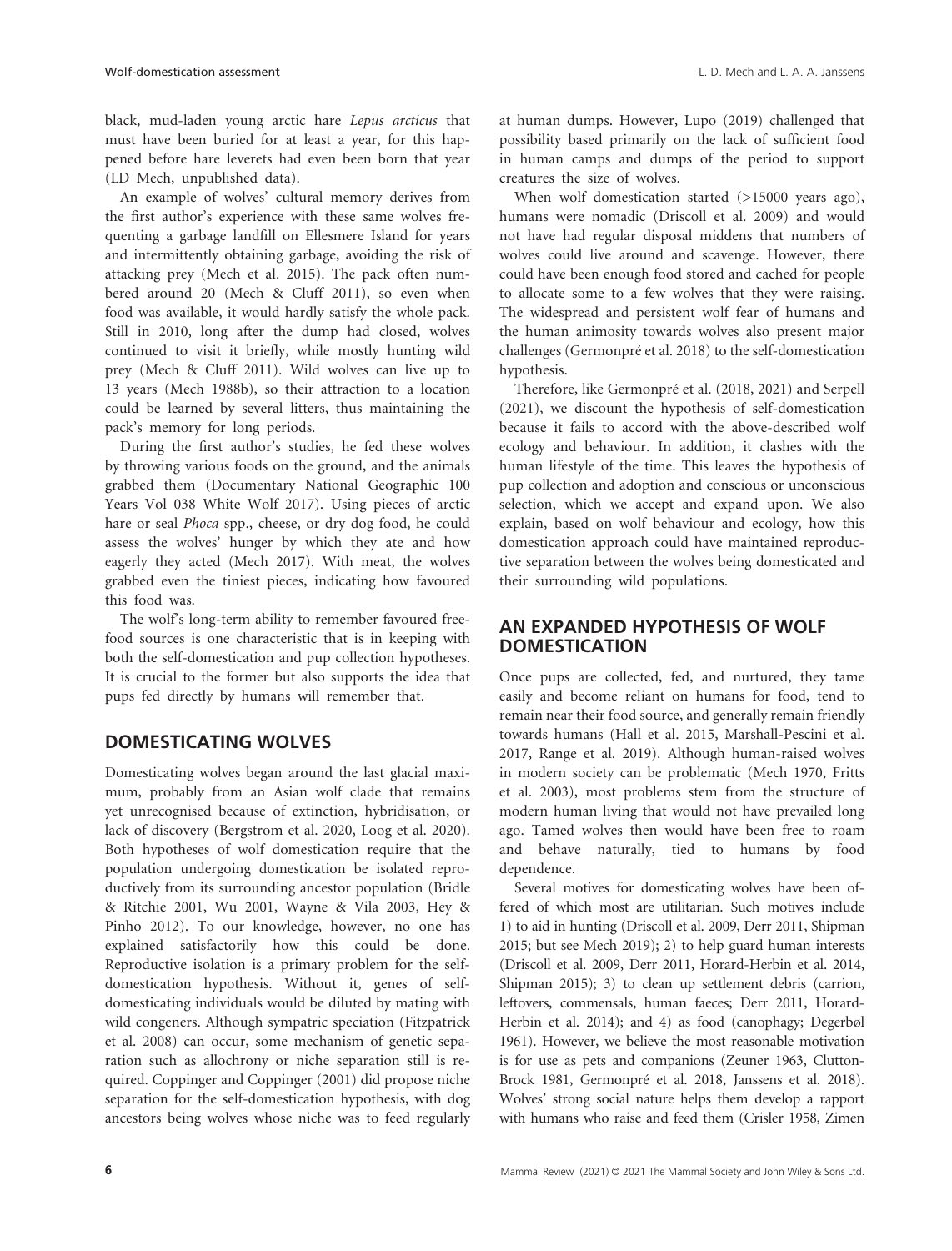1987, Hall et al. 2015). Early humans had an aesthetic sense (Lyons 1967), and humans find canid pups cute (Lorenz 1942, Chersini et al. 2018) and thus would be attracted to them. Humans who raised wolf pups might have enjoyed the same benefits that modern humans gain from pets (Amiot et al. 2016). Early humans may have possessed a general empathy (Bradshaw & Paul 2010) for young wolves or derived other psychological benefits (Amiot et al. 2016). Wolves sometimes bear pups (average litter size is six; Mech 1970) above ground in shallow pits (Mech 1993) that would allow human observation and collection for food (Degerbø1961, Germonpré et al. 2018) or to admire and raise. Furthermore, any pups that were raised for any reason would have been available to humans for food if necessary.

Below is an expanded version of the pup-adoption and artificial-selection hypothesis, similar to that of Morey (1994) and Germonpré et al. (2018), based on information about wolves.

- 1. Humans remove pups ≤3 weeks old from dens and feed them, including by breastfeeding (Simoons & Baldwin 1982, Mondry 2017), thus making the animals dependent on humans, friendly with them, and bonded to them (Hall et al. 2015). This is similar to the indigenous Australian practices with dingoes (Smith & Litchfield 2009). As the pups grow and develop, the humans keep the more mellow, tractable, and cooperative individuals (Range & Virányi 2014). This selection probably would be deliberate, but could be inadvertent, as the more rambunctious individuals might stray more or be more difficult to deal with.
- 2. The humans continue to feed the surviving animals, thus keeping them close until they mature.
- 3. The mature females mate, either with siblings, with males from other litters being raised similarly, or, less likely, with wild male wolves.
- 4. Breeding siblings or other camp wolves, the breeding pair scent-marks a territory that includes the camp and howl frequently, thus keeping wild wolves away (Mech & Boitani 2003).
- 5. The females den nearby, possibly in the camp where food is available (Joly et al. 2018) and where they are protected by their human 'pack'. Female wild wolf 7268, mentioned above, denned within 1 km of humans who were feeding her; wolves raised by humans and totally dependent on them for food would den closer to them. Nomadic humans might collect one or two newborn pups and destroy the others, so the mother would follow them.
- 6. The humans then feed the new pups, generation after generation, while either deliberately or implicitly selecting for progressive tameness. Eventually, repeated selection on character, aberrant coat colours, tail and ear carriage,

etc., as conducted by Beylaev and Trut with silver foxes *Vulpes vulpes* (Trut et al. 2009), would tend to preserve the preferred traits in the population.

The key to this process is humans regularly feeding the wolves and continually keeping only those living peacefully and with the least trouble. Such human-dependent and bonded wolves still might roam from camp and even occasionally breed with wild wolves. However, if fed well enough and regularly enough, as conditions at the time would have allowed (Lahtinen et al. 2021), they would have little reason to kill their own prey, the main reason wild wolves roam so much (Mech et al. 2015). The probability of breeding with littermates or with human-selected, mellow males from other human-raised litters, would be high, thus keeping them reproductively separated from wild wolves. Wolves are only in oestrus for two to four weeks (Kreeger 2003), so with the proximity of other wolves similarly raised, their chances of mating with those wolves, rather than with wild wolves that range much father and normally would avoid humans, is much greater.

This hypothesis of wolf domestication would work best, or possibly only, in a philopatric culture where humanselected wolves could use the same den each year, where pairs could defend the same territory, and where other environmental influences on the human–wolf relationship remained stable. During the wolf-dog whelping season, the hunter–gatherer group would best have to return to the same location, as some did at times (Binford 1983). A regular surplus of meat would be needed, such as reindeer *Rangifer tarandus* hunters had (Binford 1990, Lahtinen et al. 2021).

We offer the above pup-adoption hypothesis as more in keeping with basic wolf ecology and behaviour than other hypotheses, and as the hypothesis that better explains why and how humans could have isolated wolves from their ancestors, bred them selectively, and shaped them into domestic dogs.

#### **ACKNOWLEDGEMENTS**

The authors thank S. H. Fritts for suggesting valuable improvements on an earlier draft of this article, P. Crombé for relevant information on hunter–gatherer lifestyles, and D. Lawler, an anonymous reviewer, and Dr Nancy Jennings, managing editor, for thorough critiques of the manuscript and for many helpful suggestions for improving this article.

# **REFERENCES**

Adams JR, Vucetich LM, Hedrick PW, Peterson RO, Vucetich JA (2011) Genomic sweep and potential genetic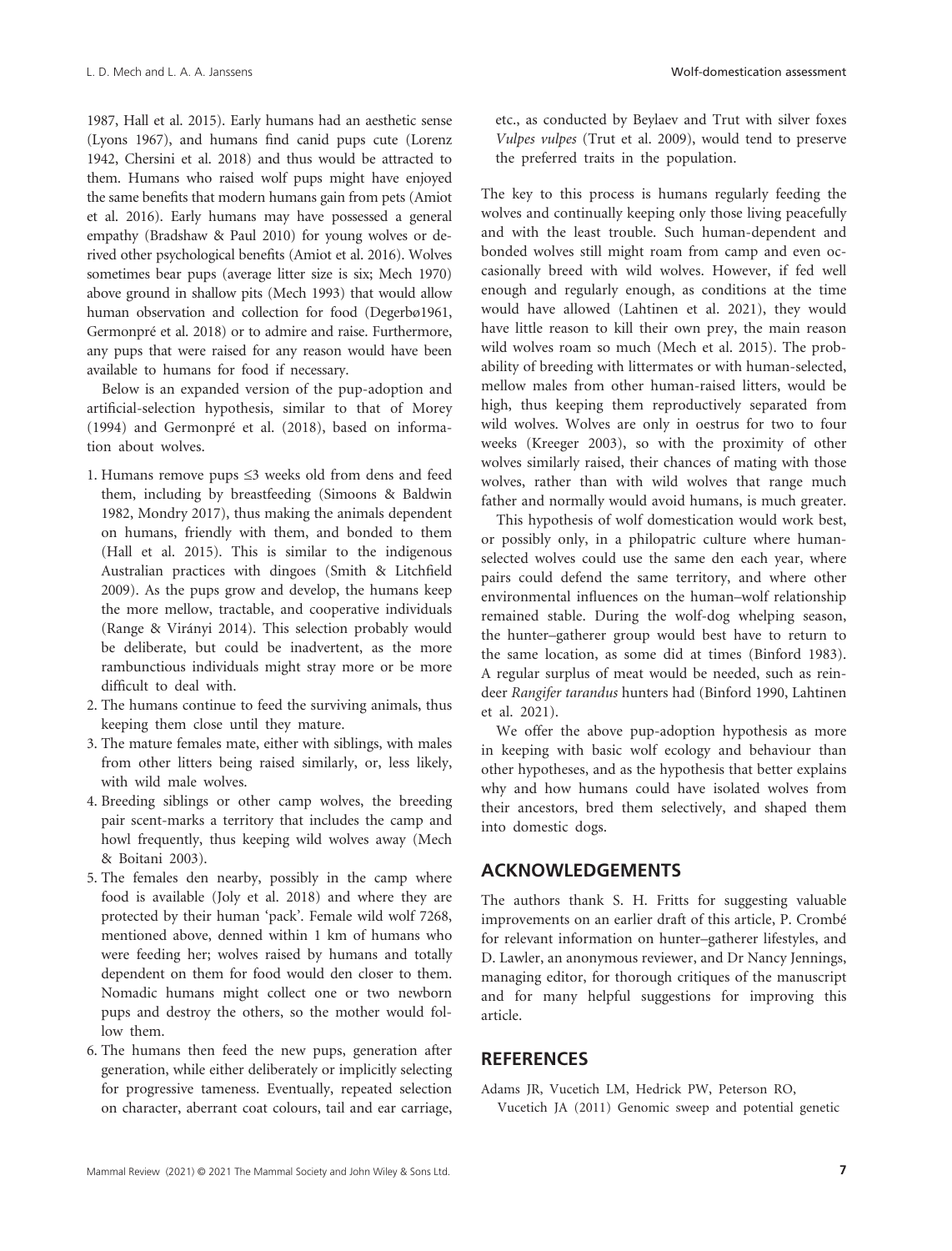rescue during limiting environmental conditions in an isolated wolf population. *Proceedings Royal Society B* 278: 3336–3344. [https://doi.org/10.1098/rspb.2011.0261.](https://doi.org/10.1098/rspb.2011.0261)

- Amiot C, Bastian B, Martens P (2016) People and companion animals: it takes two to tango. *BioScience* 66: 552–560. [https://doi.org/10.1093/biosci/biw051.](https://doi.org/10.1093/biosci/biw051)
- Banfield AWF (1964) Review of F. Mowat's *Never Cry Wolf*. *Canadian Field Naturalist* 78: 52–54.
- Baumann C, Pfrengle S, Münzel SC, Molak M, Feuerborn TR, Breidenstein A et al. (2021) A refined proposal for the origin of dogs: the case study of Gnirshöhle, a Magdalenian cave site. *Scientific Reports* 1: 5137. [https://](https://doi.org/10.1038/s41598-021-83719-7) [doi.org/10.1038/s41598-021-83719-7.](https://doi.org/10.1038/s41598-021-83719-7)
- Bergström A, Frantz L, Schmidt R, Ersmark E, Lebrasseur O, Girdland-Flink L et al. (2020) Origins and genetic legacy of prehistoric dogs. *Science* 370: 557–564. [https://](https://doi.org/10.1126/science.aba9572) [doi.org/10.1126/science.aba9572.](https://doi.org/10.1126/science.aba9572)
- Binford L (1983) *Working at Archaeology*. Academic Press, New York, New York, USA.
- Binford L (1990) Mobility, housing and environment: a comparative study. *Journal of Anthropological Research* 4: 119–152.

Bradshaw JWS, Paul ES (2010) Could empathy for animals have been an adaptation in the evolution of *Homo sapiens*? *Animal Welfare* 19: 107–112.

Bridle JR, Ritchie MR (2001) Assortative mating and the genic view of speciation. *Journal of Evolutionary Biology* 14: 878–879.

- Camarós E, Münzel SC, Cueto M, Rivals F, Conard NJ (2016) The evolution of Paleolithic hominin–carnivore interaction written in teeth: stories from the Swabian Jura (Germany). *Journal of Archaeological Science: Reports* 6: 798–809. <https://doi.org/10.1016/J.JASREP.2015.11.010>.
- Carbyn LN, Fritts SH, Seip DR (1995) *Ecology and Conservation of Wolves in a Changing World*. Occasional Publication 35. Canadian Circumpolar Institute, Edmonton, Alberta, Canada.

Chersini N, Hall NJ, Wynne CDL (2018) Dog pups' attractiveness to humans peaks at weaning age. *Anthrozoös* 31: 309–318. [https://doi.org/10.1080/08927](https://doi.org/10.1080/08927936.2018.1455454) [936.2018.1455454.](https://doi.org/10.1080/08927936.2018.1455454)

Clutton-Brock J (1981) *Domesticated Animals from Early Times*. University of Texas Press, Austin, Texas, USA.

- Coppinger R, Coppinger L (2001) *Dogs: a Startling New Understanding of Canine Origin, Behaviour and Evolution*, Scribner, New York, New York, USA.
- Coppinger R, Coppinger L (2016) *What is a Dog?* University of Chicago Press, Chicago, Illinois, USA.

Crisler L (1958) *Arctic Wild*. Harper and Brothers, New York, New York, USA.

Darwin C (1868) *The Variation of Animals and Plants under Domestication*, Vol 2. John Murray, London, UK.

Degerbøl M (1961) On a find of a Preboreal domestic dog *Canis familiaris L*. from Star Carr, Yorkshire, with

remarks on other Mesolithic dogs. *Proceedings of the Prehistorical Society* (New Series) 27: 35–55. [https://doi.](https://doi.org/10.1017/S0079497X0001598X) [org/10.1017/S0079497X0001598X](https://doi.org/10.1017/S0079497X0001598X)

- Derr M (2011) *How the Dog Became the Dog: From Wolves to our Best Friends*. Penguin Books, London, UK.
- Documentary National Geographic 100 Years Vol 038 White Wolf (2017). [https://www.youtube.com/watch?v=1lPqR](https://www.youtube.com/watch?v=1lPqRY8pn3Q) [Y8pn3Q](https://www.youtube.com/watch?v=1lPqRY8pn3Q), accessed 10 September 2021.
- Driscoll CA, Macdonald DW, O'Brien SJ (2009) From wild animals to domestic pets, an evolutionary view of domestication. *Proceedings of the National Academy of Sciences* 106(Suppl 1): 9971–9978. [https://doi.org/10.1073/](https://doi.org/10.1073/pnas.0901586106) [pnas.0901586106](https://doi.org/10.1073/pnas.0901586106).

Ersmark E, Klütsch CFC, Chan YL, Sinding MHS, Fain SR, Illarionova NA et al. (2016) From the past to the present: wolf phylogeography and demographic history based on the mitochondrial control region. *Frontiers in Ecology and Evolution* 4 (Article 134): 1–12.

- Fitzpatrick BM, Fordyce JA, Gavrilets S (2008) What, if anything, is sympatric speciation? *Journal of Evolutionary Biology* 21: 1452–1459.
- Fredrickson R, Hedrick P (2002) Body size in endangered Mexican wolves: effects of inbreeding and cross-lineage matings. *Animal Conservation* 5: 39–43.

Fritts SH, Stephenson RO, Hayes RD, Boitani L (2003) Wolves and humans. In: Mech LD, Boitani L (eds) *Wolves: Behavior, Ecology and Conservation*, 289–316. University of Chicago Press, Chicago, Illinois, USA.

Germonpré M, Lázničková-Galetová M, Sablin MV, Bocherens H (2018) Self-domestication or human control? The Upper Palaeolithic domestication of the wolf. In: Stepanoff C, Vigne JD (eds) *Hybrid Communities: Biosocial Approaches to Domestication and Other Trans-species Relationships*, 39–64. Routledge, London, UK.

Germonpré M, Van den Broeck M, Lázničková-Galetová M, Sablin MV, Bocherens H (2021) Mothering the orphaned pup: the beginning of a domestication process in the Upper Palaeolithic. *Human Ecology* 49. [https://doi.](https://doi.org/10.1007/s10745-021-00234-z) [org/10.1007/s10745-021-00234-z](https://doi.org/10.1007/s10745-021-00234-z)

Goddard J (1996) A real whopper. *Saturday Night* May: 46–64.

Grace ES (1976) Interactions between men and wolves at an arctic outpost on Ellesmere Island. *Canadian Field Naturalist* 90: 149–156.

Hall NJ, Lord K, Arnold AMK, Wynne CDL, Udell MAR (2015) Assessment of attachment behaviour to human caregivers in wolf pups (*Canis lupus lupus*). *Behavourial Processes* 110: 15–21.

Harding L, Heffelfinger J, Paetkau D, Rubin E, Dolphin J, Aoude A (2016) Genetic management and setting recovery goals for Mexican wolves (*Canis lupus baileyi*) in the wild. *Biological Conservation* 203: 151–159.

Hey J, Pinho C (2012) Population genetics and objectivity in species diagnosis. *Evolution* 66: 1413–1429.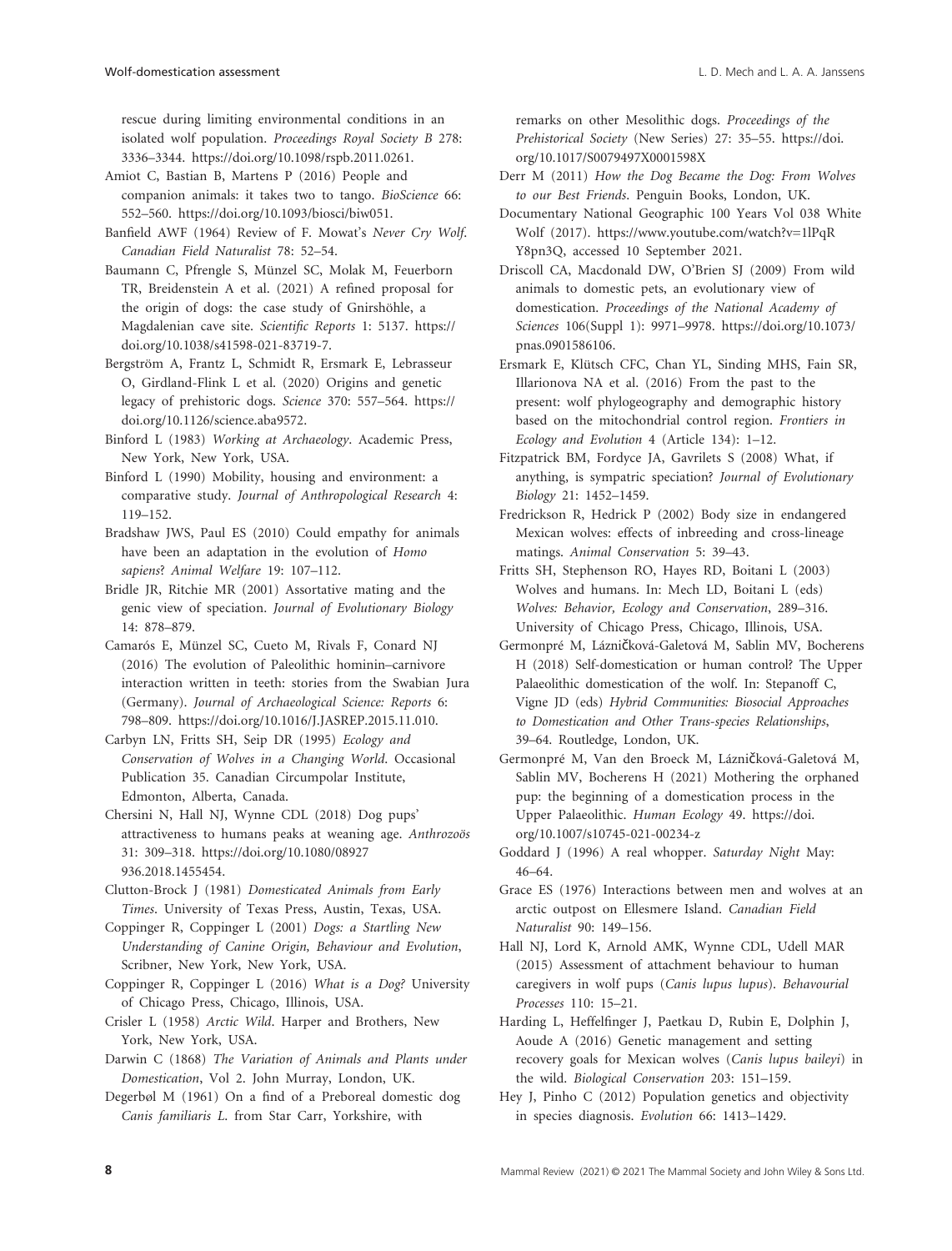Horard-Herbin MP, Tresset A, Vigne J-D (2014)

Domestication and uses of the dog in western Europe from the Paleolithic to the Iron Age. *Animal Frontiers* 4: 23–31.

Janssens L, Giemsch L, Schmitz R, Street M, Dongen MS, Crombé P (2018) A new look at an old dog: Bonn-Oberkassel reconsidered. *Journal of Archaeological Science* 92: 126–138.

Janssens L, Miller R, Dongen S (2016a) The morphology of the mandibular coronoid process does not indicate that *Canis lupus chanco* is the progenitor to dogs. *Zoomorphology* 135: 269–277.

Janssens L, Perri A, Crombé P, Van Dongen S, Lawler D (2019) An evaluation of classical morphologic and morphometric parameters reported to distinguish wolves and dogs. *Journal of Archaeological Science Rep* 23: 501–533.

Janssens L, Spanoghe I, Miller R, Van Dongen S (2016b) Can orbital angle morphology distinguish dogs from wolves? *Zoomorphology* 135: 149–158.

Joly K, Sorum MS, Cameron MD (2018) Denning ecology of wolves in east-central Alaska, 1993–2017. *Arctic* 71: 444–455.

Klinghammer E, Goodmann PA (1987) Socialization and management of wolves in captivity. In: Frank H (ed) *Man and Wolf: Advances, Issues, and Problems in Captive Wolf Research*, 31–59. Dr. W. Junk Publishers, Boston, Massachusetts, USA.

Kreeger TJ (2003) The internal wolf: physiology, pathology, and pharmacology. In: Mech LD, Boitani L (eds) *Wolves: Behavior, Ecology, and Conservation*, 193–217. University of Chicago Press, Chicago, Illinois, USA.

Lahtinen M, Clinnick D, Mannermaa K, Sakari JS, Viranta S (2021) Excess protein enabled dog domestication during severe Ice Age winters. *Scientific Reports Report* 11: 7. [https://doi.org/10.1038/s41598-020-78214-4.](https://doi.org/10.1038/s41598-020-78214-4)

Laikre L, Ryman N (1991) Inbreeding depression in a captive wolf (*Canis lupus*) population. *Conservation Biology* 5: 33–40.

Larson G, Fuller DQ (2014) The evolution of animal domestication. *Annual Review of Ecology, Evolution, and Systematics* 45: 115–136.

Linnell JD, Andersen R, Andersone Z, Balciauskas L (2002) *The Fear of Wolves: a Review of Wolf Attacks on Humans*. Norwegian Institute for Nature Research, Trondheim, Norway.

Linnell JDC, Kovtun E, Rouart I (2021) *Wolf Attacks on Humans: an Update for 2002–2020*. NINA Report 1944. Norwegian Institute for Nature Research, Trondheim, Norway.

Loog L, Thalmann O, Sinding M-H, Schuenemann VJ, Perri A, Germonpré M et al. (2020) Ancient DNA suggests modern wolves trace their origin to a Late Pleistocene expansion from Beringia. *Molecular Ecology* 2020: 1596–1610.

Lorenz K (1942) Die angeborenen Formen möglicher Erfahrung [The innate conditions of the possibility of experience]. *Zeitschrift Für Tierpsychologie* 5: 235–409.

Lupo KD (2019) Hounds follow those who feed them: what can the ethnographic record of hunter-gatherers reveal about early human-canid partnerships? *Journal of Anthropological Archaeology* 55: 1–14.

Lyons J (1967) The psychology of cave art. *Journal of Aesthetics and Art Criticism* 26: 107–114.

Marshall-Pescini S, Schwarz JFL, Kosteinik I, Virányi Z, Range F (2017) Importance of a species' socioecology: wolves outperform dogs in a conspecific cooperation task. *Proceedings of the National Academy of Sciences* 114: 11793–11798.

McNay ME (2002) Wolf-human interactions in Alaska and Canada: a review of the case history. *Wildlife Society Bulletin* 30: 831–843.

Mech LD (1970) *The Wolf: The Ecology and Behavior of an Endangered Species*. Natural History Press, Doubleday Publishing Co., New York, New York, USA.

Mech LD (1988a) *The Arctic Wolf: Living with the Pack*. Voyageur Press, Stillwater, Minnesota, USA.

Mech LD (1988b) Longevity in wild wolves. *Journal of Mammalogy* 69: 197–198.

Mech LD (1993) Resistance of young wolf pups to inclement weather. *Journal of Mammalogy* 74: 485–486.

Mech LD (1999) Alpha status, dominance, and division of labor in wolf packs. *Canadian Journal of Zoology* 77: 1196–1203.

Mech LD (2017) Extinguishing a learned response in a wild wolf. *Canadian Field Naturalist* 131: 23–25.

Mech LD (2019) Do indigenous American peoples' stories inform the study of dog domestication from wolves? *Ethnobiology Letters* 10: 69–75.

Mech LD, Barber-Meyer SM, Erb J (2016) Wolf (*Canis lupus*) generation time and proportion of current breeding females by age. *PLoS One* 11: e0156682.

Mech LD, Boitani L (2003) *Wolves, Behaviour, Ecology, and Conservation*. University of Chicago Press, Chicago, Illinois, USA.

Mech LD, Cluff HD (2011) Movements of wolves at the northern extreme of the species' range including during four months of darkness. *PLoS One* 6: e25328.

Mech LD, Meier TJ, Seal US (1993) Wolf nipple measurements as indices of age and breeding status. *American Midland Naturalist* 129: 266–271.

Mech LD, Seal US (1987) Premature reproductive activity in wild wolves. *Journal of Mammalogy* 68: 871–873.

Mech LD, Smith DW, MacNulty DR (2015) *Wolves on the Hunt*. University of Chicago Press, Chicago, Illinois, USA.

Mech LD, Tracy S (2004) Record high wolf, *Canis lupus*, pack density. *Canadian Field Naturalist* 118: 127–129.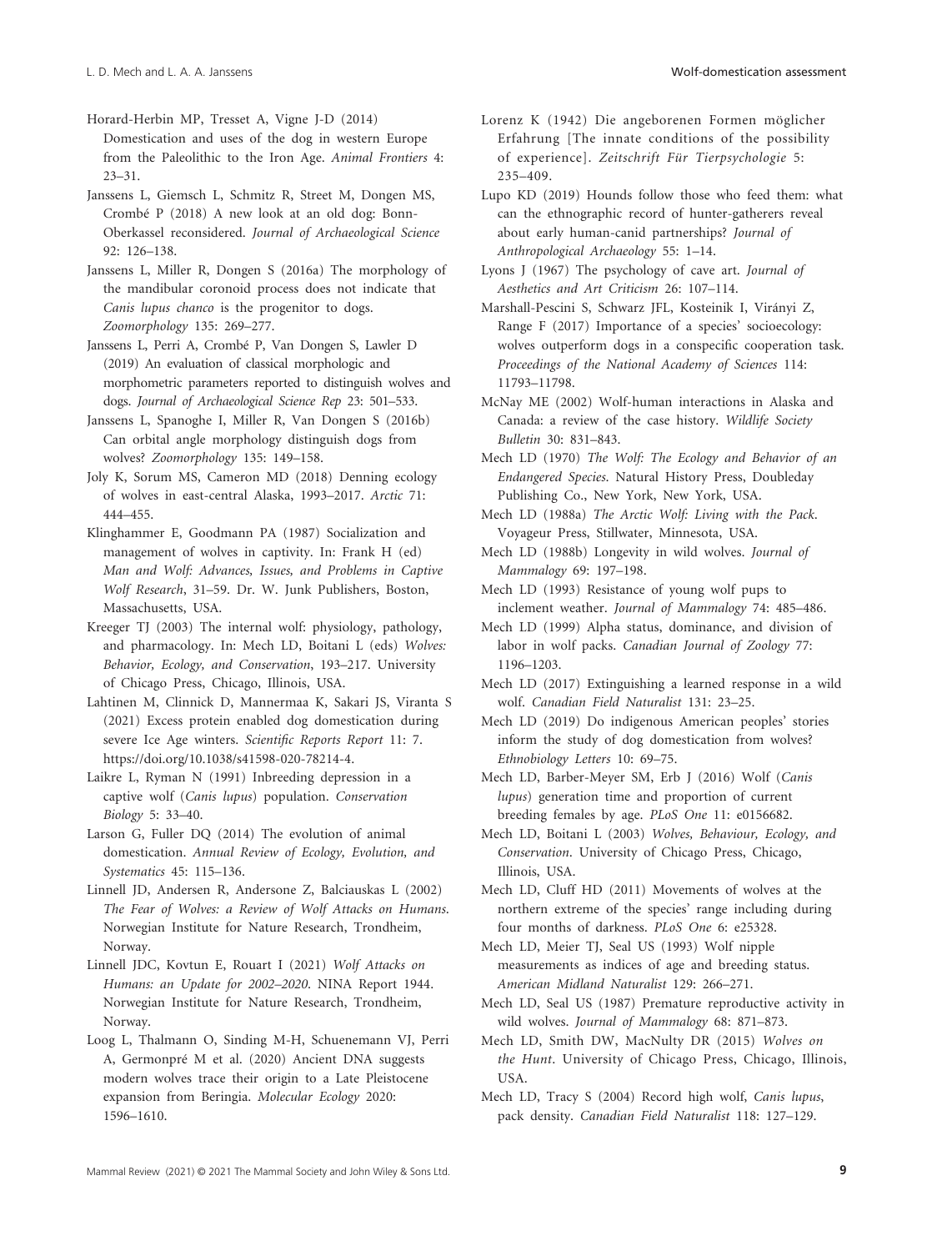Mech LD, Wolf PC, Packard JM (1999) Regurgitative food transfer among wild wolves. *Canadian Journal of Zoology* 77: 1192–1195.

Miller FL (1978) Interactions between men, dogs, and wolves on western Queen Elizabeth Island, Northwest Territories, Canada. *Musk-ox* 22: 70–72.

Miller FL (1995) Status of wolves in the Canadian Arctic Islands. In: Carbyn LN, Fritts SH, Seip DR (eds) *Ecology and Conservation of Wolves in a Changing World*, 35–42. Canadian Circumpolar Institute, Edmonton, Alberta, Canada.

Mills KJ, Patterson BR, Murray DL (2008) Direct estimation of early survival and movements in eastern wolf pups. *The Journal of Wildlife Management* 72: 949–954.

Mondry H (2017) Puppy politics and milk brotherhood in Khlebnikov's 'The Night before the Soviets'. *Russian Literature* 87: 17–32.

Morey D (1994) The early evolution of the domestic dog. *American Scientist* 82: 336–347.

Mowat F (1963) *Never Cry Wolf*. Dell Publishing Company, New York, New York, USA.

Murie A (1944) *The Wolves of Mount McKinley*. Fauna Series No. 5, U. S. Government Printing Office, Washington, DC, USA.

Newsome TM, Boitani L, Chapron G, Ciucci P, Dickman CR, Dellinger JA et al. (2016) Food habits of the world's grey wolves. *Mammal Review* 46: 255–269.

Nowak RM (2003) Wolf evolution and taxonomy. In: Mech LD, Boitani L (eds) *Wolves: Behavior, Ecology, and Conservation*, 239–258. University of Chicago Press, Chicago, Illinois, USA.

O'Connor TP (1997) Working at relationships: another look at animal domestication. *Antiquity* 71: 149–156.

Packard JM (2003) Wolf behavior: reproductive, social and intelligent. In: Mech LD, Boitani L (eds) *Wolves: Behavior, Ecology, and Conservation*, 35–65. University of Chicago Press, Chicago, Illinois, USA.

Parmelee DF (1964) Myth of the wolf. *Beaver* 295: 4–9.

Pierrotti R, Fogg B (2017) *The First Domestication: How Wolves and Humans Coevolved*. Yale University Press, New Haven, Connecticut, USA.

Pimlott DH, Mowat F (1966) Review of F. Mowat's *Never Cry Wolf*. *Journal of Wildlife Management* 30: 236–237.

Räikkönen J, Vucetich JA, Peterson RO, Nelson MP (2009) Congenital bone deformities and the inbred wolves (*Canis lupus*) of Isle Royale. *Biological Conservation* 142: 1027–1033.

Range F, Marshall-Pescini S, Kratz C, Viranyi Z (2019) Wolves lead and dogs follow, but they both cooperate with humans. *Scientific Reports* 9(1). [https://doi.](https://doi.org/10.1038/s41598-019-40468-y) [org/10.1038/s41598-019-40468-y.](https://doi.org/10.1038/s41598-019-40468-y)

Range F, Virányi Z (2014) Wolves are better imitators of conspecifics than dogs. *PLoS One* 9(1): e86559. [https://](https://doi.org/10.1371/journal.pone.0086559) [doi.org/10.1371/journal.pone.0086559](https://doi.org/10.1371/journal.pone.0086559)

Seal US, Plotka ED, Packard JM, Mech LD (1979) Endocrine correlates of reproduction in the wolf. *Biology of Reproduction* 21: 1057–1066.

Serpell JA (2021) Commensalism or cross-species adoption? A critical review of theories of wolf domestication. *Frontiers in Veterinary Science* 8: 662370. [https://doi.](https://doi.org/10.3389/fvets.2021.662370) [org/10.3389/fvets.2021.662370.](https://doi.org/10.3389/fvets.2021.662370)

Shipman P (2015) How do you kill 86 mammoths? Taphonomic investigations of mammoth megasites. *Quaternary International* 359: 38–46.

Simoons FJ, Baldwin JA (1982) Breast-feeding of animals by women: its socio-cultural context and geographic occurrence. *Anthropos* 77: 421–448.

Smith BP, Litchfield CA (2009) A review of the relationship between indigenous Australians, dingoes (*Canis dingo*) and domestic dogs (*Canis familiaris*). *Anthrozoös* 22: 111–128. [https://doi.org/10.2752/175303709X434149.](https://doi.org/10.2752/175303709X434149)

Smith D, Meier T, Geffen E, Mech LD, Burch JW, Adams LG, Wayne RK (1997) Is incest common in gray wolf packs? *Behavioral Ecology* 8: 384–391.

Stahler DR, MacNulty DR, Wayne RK, vonHoldt B, Smith DW (2013) The adaptive value of morphological, behavioural and life-history traits in reproductive female wolves. *Journal of Animal Ecology* 82: 222–234.

Sykes B (2019) *The Science Behind Our Dogs' Astonishing Genetic Evolution*. Liveright Publishing Corporation, New York, New York, USA.

Thieme H (1997) Lower Palaeolithic hunting spears from Germany. *Nature* 385: 807–810.

Thurber JM, Peterson RO, Drummer TD, Thomasma SA (1994) Gray wolf response to refuge boundaries and roads in Alaska. *Wildlife Society Bulletin* 22: 61–68.

Trut L, Oskina I, Kharlamova A (2009) Animal evolution during domestication: the domesticated fox as a model. *BioEssays* 31: 349–360.

Virányi Z, Range F (2014) On the way to a better understanding of dog domestication: aggression and cooperativeness in dogs and wolves. In: Kaminski J, Marshall-Pescini S (eds) *The Social Dog: Behaviour and Cognition*, 35–62. Academic Press, Amsterdam, the Netherlands.

vonHoldt BM, Shuldiner E, Koch IJ, Kartzinel RY, Hogan A, Brubaker L et al. (2017) Structural variants in genes associated with human Williams-Beuren syndrome underlie stereotypical hypersociability in domestic dogs. *Science Advances* 3: e1700398. [https://doi.org/10.1126/](https://doi.org/10.1126/sciadv.1700398) [sciadv.1700398.](https://doi.org/10.1126/sciadv.1700398)

Wam HK, Eldegard K, Hjeljord O (2012) From overlooking to concealed: predator avoidance in an apex carnivore. *European Journal of Wildlife Research* 58: 1001–1003.

Wayne RK, Lehman N, Girman D, Gogan P, Gilbert DA, Hansen K et al. (1991) Conservation genetics of the endangered Isle Royale gray wolf. *Conservation Biology* 5: 41–51.